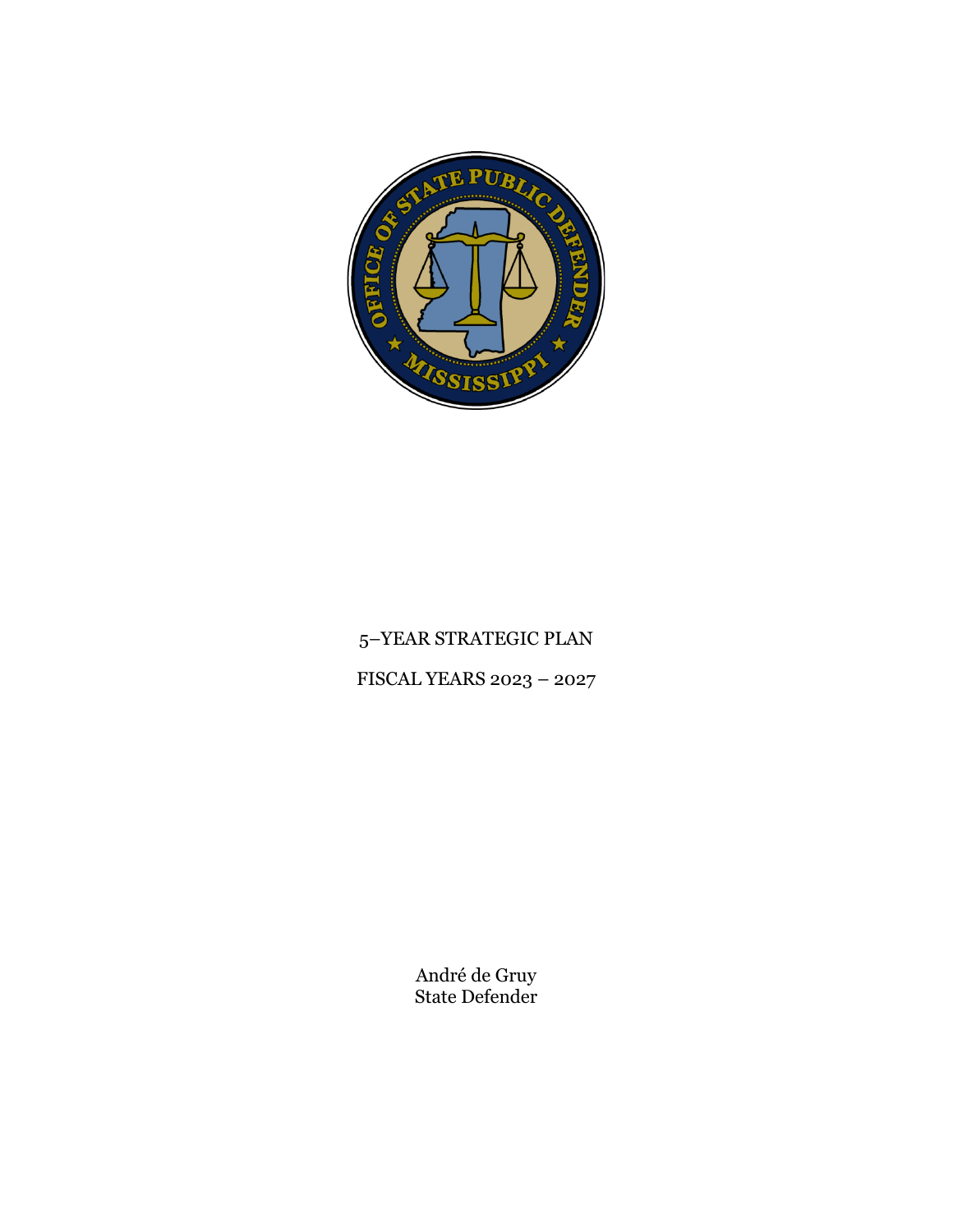## OFFICE OF STATE PUBLIC DEFENDER

#### FIVE-YEAR STRATEGIC PLAN FISCAL YEARS 2022 – 2026

#### 1. Comprehensive Mission Statement

The Mississippi Office of State Public Defender (OSPD) strives to protect the Constitutional rights of indigent individuals facing the loss of "life, liberty or property" in the courts of Mississippi, and to support civil liberties and public safety for all by providing ethical and effective representation and leadership in all levels of Mississippi's criminal justice and Youth Court systems.

#### 2. Philosophy

All people, regardless of their fiscal means, deserve to be treated by the government with dignity, justice and mercy. OSPD endeavors to provide zealous, high quality representation to our clients in the criminal and Youth Court systems of Mississippi in an ethical, cost-efficient manner. We are committed to a level of service to any indigent person at or above the level provided by the private bar.

3. Relevant Statewide Goals and Benchmarks

Statewide Goal #1: Public Safety and Order

To protect the public's safety, including providing timely and appropriate responses to emergencies and disasters and to operate a fair and effective system of justice.

Relevant Benchmarks #1:

- Citizens should be confident that Mississippi's criminal justice system complies with Constitutional standards for indigent defense as outlined in the American Bar Association's Ten Principals of a Public Defense Delivery System and the Seven Principals of an Indigent Defense System in Mississippi adopted by the Public Defender Taskforce (2018).
- OSPD will continue to develop and plan the implementation of a statewide public defender system to ensure quality, consistency, and fairness in all judicial districts and at all levels of court.

Statewide Goal #2: Government and Citizens

To create an efficient government and an informed and engaged citizenry that helps to address social problems through the payment of taxes, the election of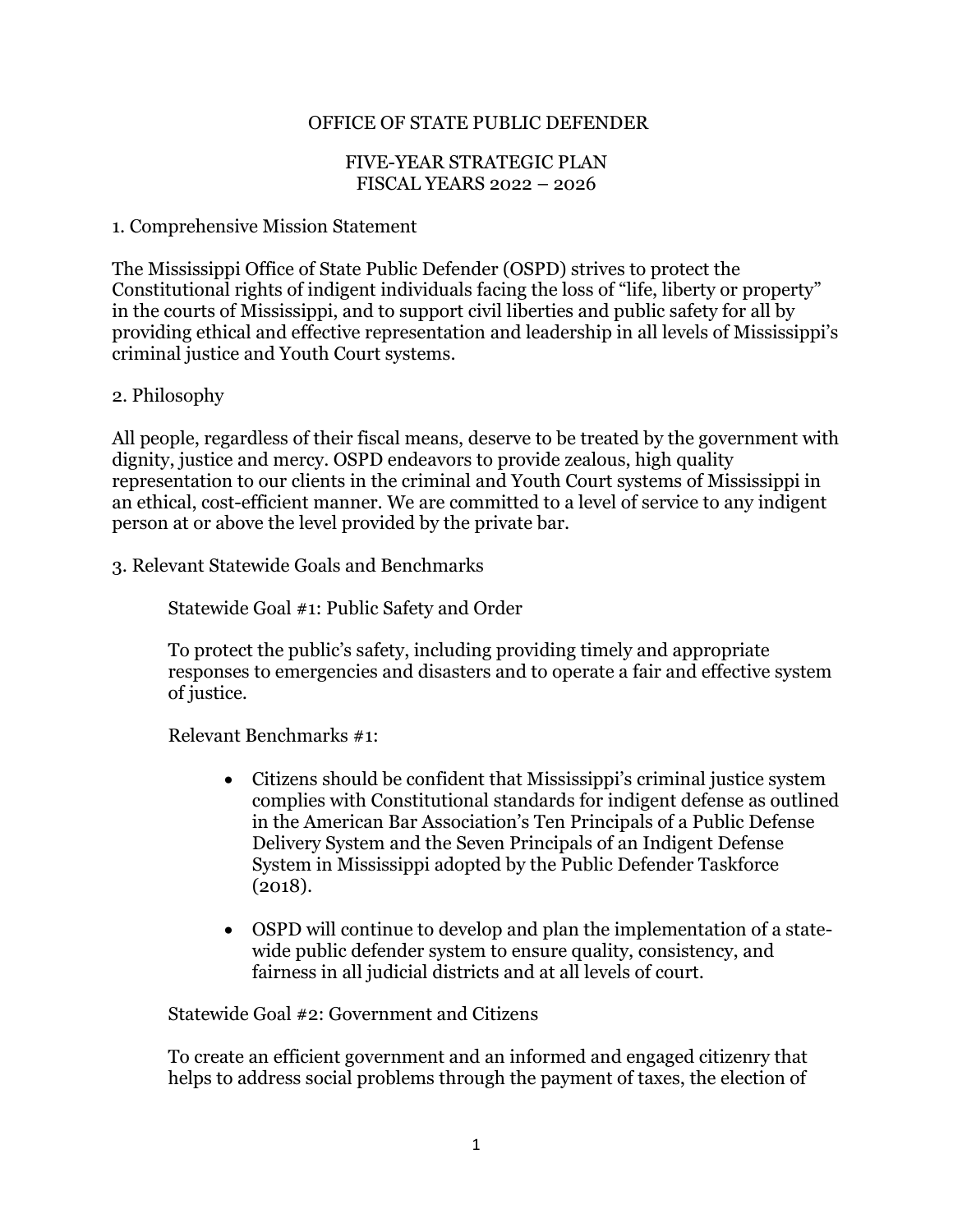capable leaders at all levels of government, and participation in charitable organizations through contributions and volunteerism.

Relevant Benchmarks #2:

- Ensure accurate data collection on how indigent defense is funded in all counties to determine where inefficiencies hamper effective justice and make recommendations for cost savings, especially to our poorer counties.
- Engage the private bar to assist in handling indigent cases pro bono where caseloads are overwhelming the established local public defenders.
- Continue to study local indigent defense delivery systems, including both felonies and misdemeanors, adult and juvenile cases, and use the information gathered to recommend improvements through a unified system.

Statewide Goal #3: Economic Development

To develop a robust state economy that provides the opportunity for productive employment for all Mississippians.

Relevant Benchmarks #3:

- Participate and advocate for alternative sentencing and re-entry programs to keep citizens working and to reduce the costs of incarceration.
- Maintain a nationally recognized training program for public defenders to encourage confidence to businesses and workers wanting to locate here that our courts are fair.
- Through systemic reform, provide entry-level job opportunities for attorneys that include appropriate professional development for graduates of our law schools.
- To expand the delivery of defense services to include a multidisciplinary approach especially through the use of forensic social workers and thereby expand job opportunities to Mississippi social workers.

Statewide Goal #4: Health

To protect Mississippians from risks to public health and to provide them with the heath-related information and access to quality healthcare necessary to increase the length and quality of their lives.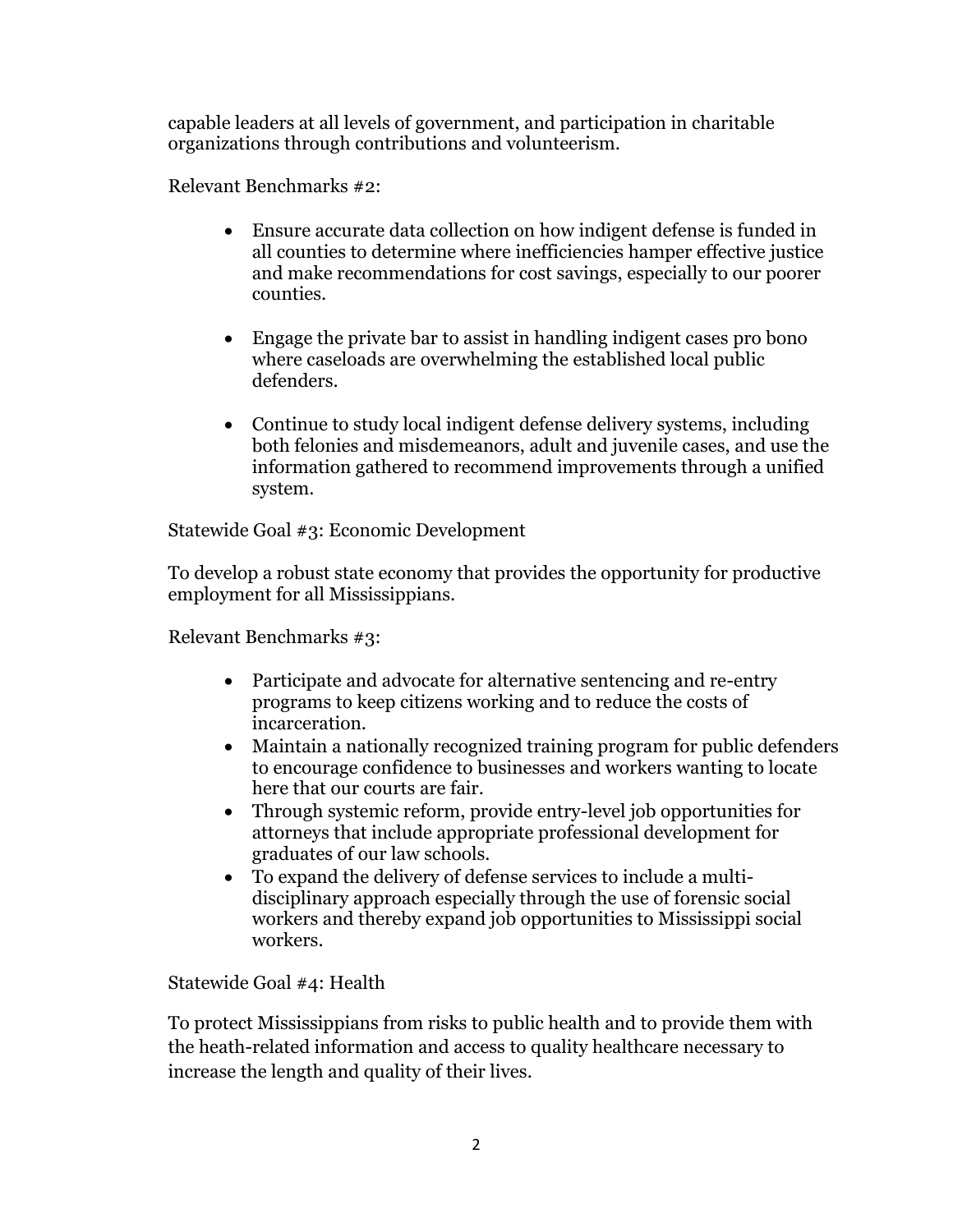Relevant Benchmarks #4:

- Continue development of a Mental Health Resource project at OSPD to educate and provide technical assistance to public defenders representing clients with mental health needs.
- Expand the use of social workers in providing indigent defense services to better identify and find appropriate care for clients with mental health needs.
- Work with the Re-Entry Steering Committee and others to develop Mental Health Courts.

Statewide Goal #5: Human Services

To ensure that Mississippians can develop to their full potential by having their basic needs met, including the need for adequate food and shelter and a healthy, stable, and nurturing family environment or a competent and caring system of social support

Relevant Benchmarks #5:

• Continue development of a Parent Defense program to include diret representation and training of lawyers to represent parents in Youth Court in protection and Termination of Parental Rights cases to ensure the fundamental rights of parents are respected and facilitate the expedient movement of children in the system, reducing time in emergency shelters and shortening the time to permanent placement either back in a home that can provide a nurturing environment or a permanent placement in another home.

## 4. Overview of the Agency 5-Year Strategic Plan

The Constitutions of Mississippi and of the United States guarantee the right to counsel to individuals accused of a crime. The single overriding objective of OSPD is to fulfill this guarantee by providing effective representation to any person who cannot afford counsel and to develop a plan to ensure that people not represented directly by OSPD also receive effective representation.

This is accomplished today and will continue over the next five years by the high-quality service provided by the four branches of our office. The Indigent Appeals Division provides effective representation to indigent defendants, on direct appeal (including youth court matters) in an ethical, efficient and timely manner. The Capital Defense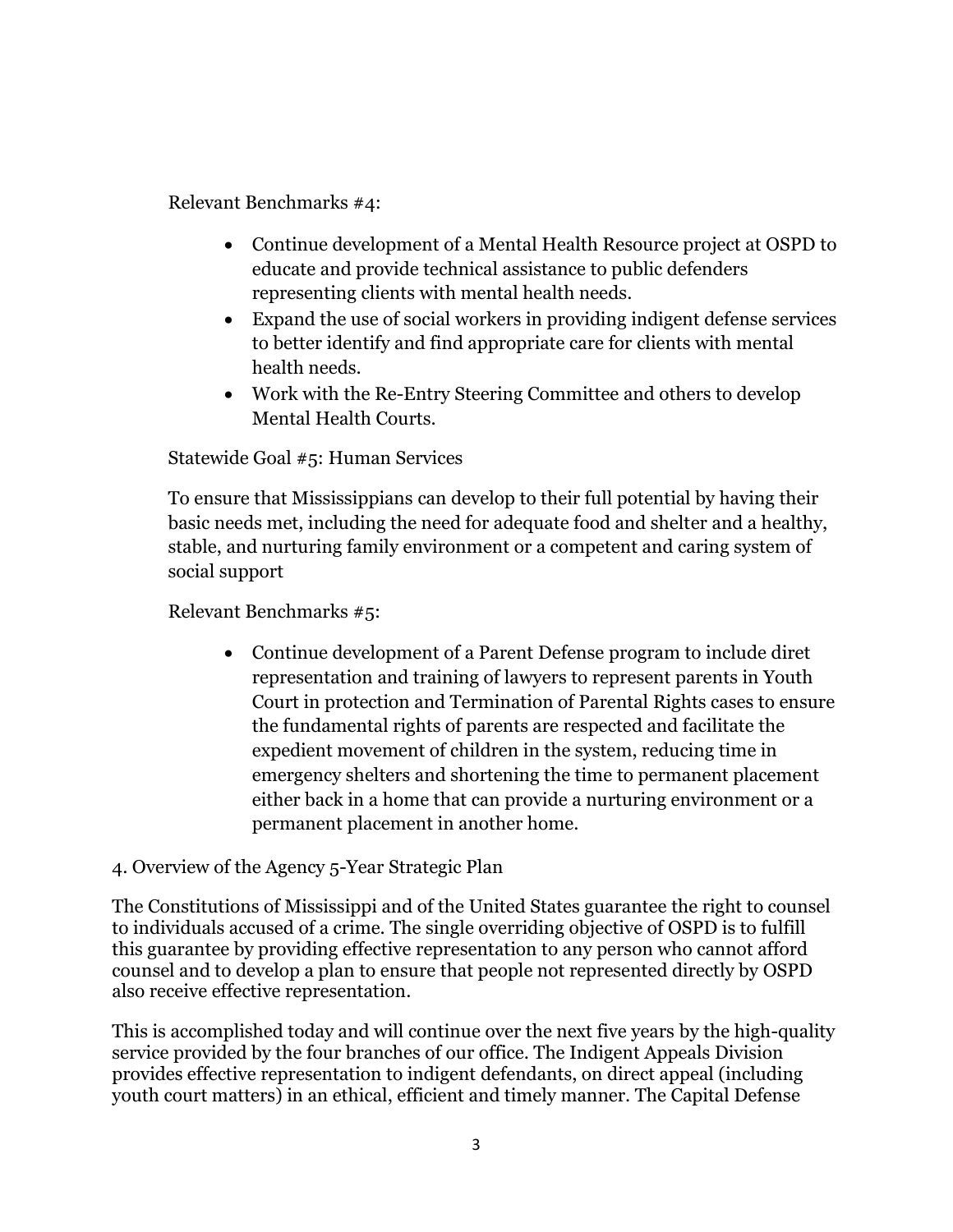Division provides legal defense to indigent people indicted for death penalty eligible offenses in trial courts and on direct appeal. This division can drastically reduce the cost of death penalty litigation on counties and improve the quality of representation in death penalty cases. The Training Division provides training and technical assistance to all Mississippi's public defenders to significantly aid in the effective representation of indigent defendants at trial, ensuring the fair administration of justice and avoiding costly retrials due to ineffective assistance of counsel. The newest branch, the Parent Defense Program assists with training local parent defenders practicing in the child welfare system, supporting youth court appeals and overseeing the delivery of services in areas OSPD is supporting this practice with state funds.

The success of these missions will ensure public confidence in Mississippi's judicial system. The timely processing of criminal cases is not only important to those accused but also to crime victims and their families. Protecting the rights of defendants to due process on appeal in a competent and efficient manner also promotes judicial economy and benefits the entire criminal justice system. During the next five years, OSPD will continue to provide effective representation for indigent clients and search for ways for court systems to operate more efficiently to further reduce the costs to our counties. Our objective is to continue to provide representation that consistently meets or surpasses the quality of any privately retained counsel.

OSPD will work to implement a public defender system with state-level oversight and accountability. We will continue to seek authorization from the Legislature to accomplish this. The coordination of public defender systems will not only assist counties with the funding of indigent defense, but will establish fair and reasonable state-wide standards, and provide needed oversight of local public defender offices and budgets.

During the next five years, the Capital Defense Counsel Division will continue its difficult, but highly effective and recognized work in representing indigent death penalty eligible defendants. The plan for Capital Defense is to be involved in all indigent death penalty cases at the trial/appeal level unless prohibited by conflict of interest. Capital Defense plans to handle 3-5 death eligible cases per year per staff attorney.

To put this into context, the annual statewide caseload estimate for trial level cases is based on data from tracking of new capital murder charges filed since July 1, 2004. The tracking data for the past 5 years indicate a yearly average of 70 people charged with capital murder. This includes juvenile defendants (8) and those in which capital charges are reduced at preliminary hearing, grand jury or by prosecutor action (15). Of the 47 indicted death penalty eligible cases, an average of 12 retained counsel. In most of the indicted-appointed cases, the prosecution exercised its discretion to not seek the death penalty and provided notice of that decision at an early stage. Based on this data we estimate 10 new death penalty eligible prosecutions of indigent defendants each year.

Capital Defense also handles direct appeals of death penalty cases. During the past five years there have been four (4) new death sentences imposed. Capital Defense has provided representation in all these appeals. It is assumed that this caseload level will continue. Current staffing of 3 death penalty lead-counsel qualified attorneys and 4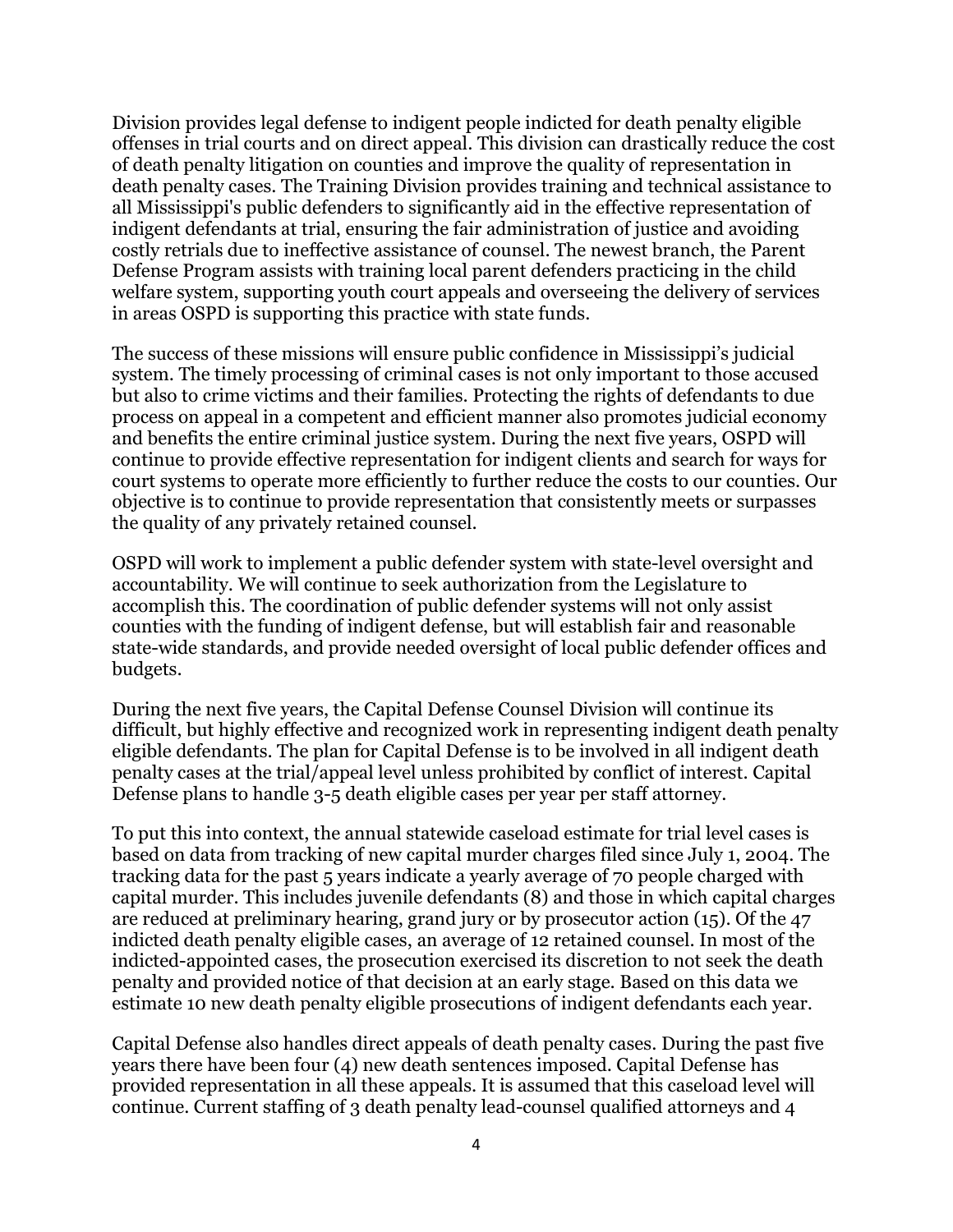support staff should be sufficient to handle the projected caseload. Workload is shared among divisions, for example, capital defense staff has assisted with direct appeals for Indigent Appeals Division and provided Training Division support. It should be noted that caseloads decreased over the past ten years and the staffing level was reduced from 11 to 7 in part due to caseloads and in part due to efficiencies from the merger and formation of OSPD.

In a series of cases since June 2012, juvenile defendants in capital murder and murder cases have gained the right to sentencing hearings before receiving a life without parole sentence. This has placed a significant new burden on the counties and OSPD has increased its training and technical assistance program to help.

During the next five years, the Indigent Appeals Division will continue its outstanding representation on appeal. The Division has six attorneys who in normal times maintain a continuous caseload of over 200 active cases. During the pandemic this caseload was reduced to about 60% because cases were not going to trial. The most recent quarter saw a return to normal level. In addition, the Division drafts and files reply briefs, motions for rehearing, and petitions for certiorari in appropriate cases, as well as preparation for oral arguments. Division lawyers participate in the improvement of the criminal justice system through membership in committees, boards and task forces as well as providing research and technical assistance and training to local public defenders. HB 772 (2016) expanded the scope of service of OSPD to include appeals for parents in TPR proceedings.

During the next five years, the Training Division will continue to provide public defenders with required continuing education that equals or surpasses similar training programs for judges, prosecutors, and private defense attorneys. This division is critical to our success, as most indigent defenders in Mississippi are part-time public defenders. National organizations, such as the National Association of Criminal Defense Lawyers, Gideon's Promise, the National Association for Public Defense and the National Legal Aid and Defender Association, have taken notice of OSPD's training programs and we have begun partnering with such entities to further improve training. Most recently Training has begun a partnership with the Federal Defender of Mississippi to deliver joint programs. Our objective is to continue to provide the best legal training available to criminal practitioners within this State, and rival those offered around the nation.

To better inform the Legislature of the need for defender services at the local level OSPD has developed a research-based caseload assessment for each county. Over the next five years OSPD will recommend caseload standards and report the defender needs in felony cases. Standards will also be developed for Youth Court as well as the state funded offices. These standards as well as performance standards for attorneys will assist policy makers in deciding the most efficient and effective method of delivery of indigent defense services.

To accomplish this initiative OSPD will utilize the expanded data from clerks authorized in HB 585 (2014) and SB 2314 (2016) and assist local defenders in better collecting data in their offices. In the child welfare arena, we are utilizing data from Department of Child Protection Services. We are working with the AOC to gain access to MYCIDS data.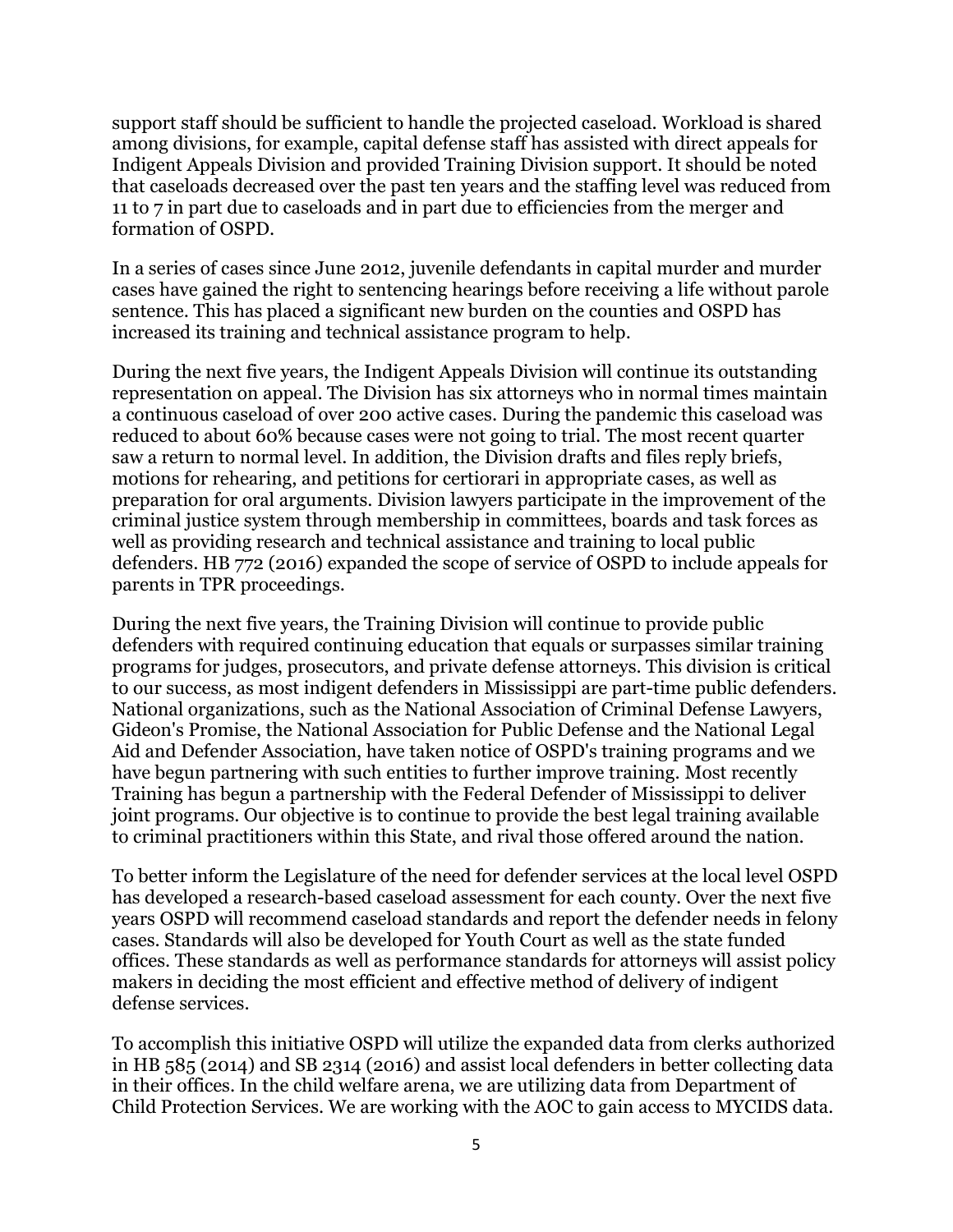Further development of this statutorily authorized program is hampered by the limited access to this data source. OSPD will be seeking legislative directive if necessary. OSPD has utilized volunteer and contract data analysis services. This function must become a staff position soon.

# 5. Agencies External/Internal Assessment

The following factors are items for which OSPD has little or no control that may affect performance:

- 1. A spike in violent crime rates, causing an increase in caseloads.
- 2. An increase in the frequency of District Attorneys seeking the death penalty.
- 3. A significant decrease in the number of defendants retaining counsel.
- 4. A significant and unexpected rise in total number of cases assigned to OSPD.
- 5. Changes in the law which affects the duties of OSPD.
- 6. Decisions from the Supreme Court of the United States or of the State of Mississippi that significantly increase the duties of defense counsel.

# 5.(A) Internal Management Systems Used to Evaluate Agency's Performance

Each division of OSPD is authorized to have a director, supervised by the State Defender. Staff Attorneys in Indigent Appeals report directly to and are evaluated by the Director of Indigent Appeals. Staff Attorneys in the Capital Division report directly to and are evaluated by the Capital Defender. Paralegals, mitigation specialists, and investigators are accountable to attorneys they are assigned to support, as well as the directors. The Training Coordinator and the contract part-time Youth Court Resource Counsels report directly to and are evaluated by the Director of Training. The Office Manager and Parent Defense Program Manager as well as all directors report to and are evaluated by the State Defender.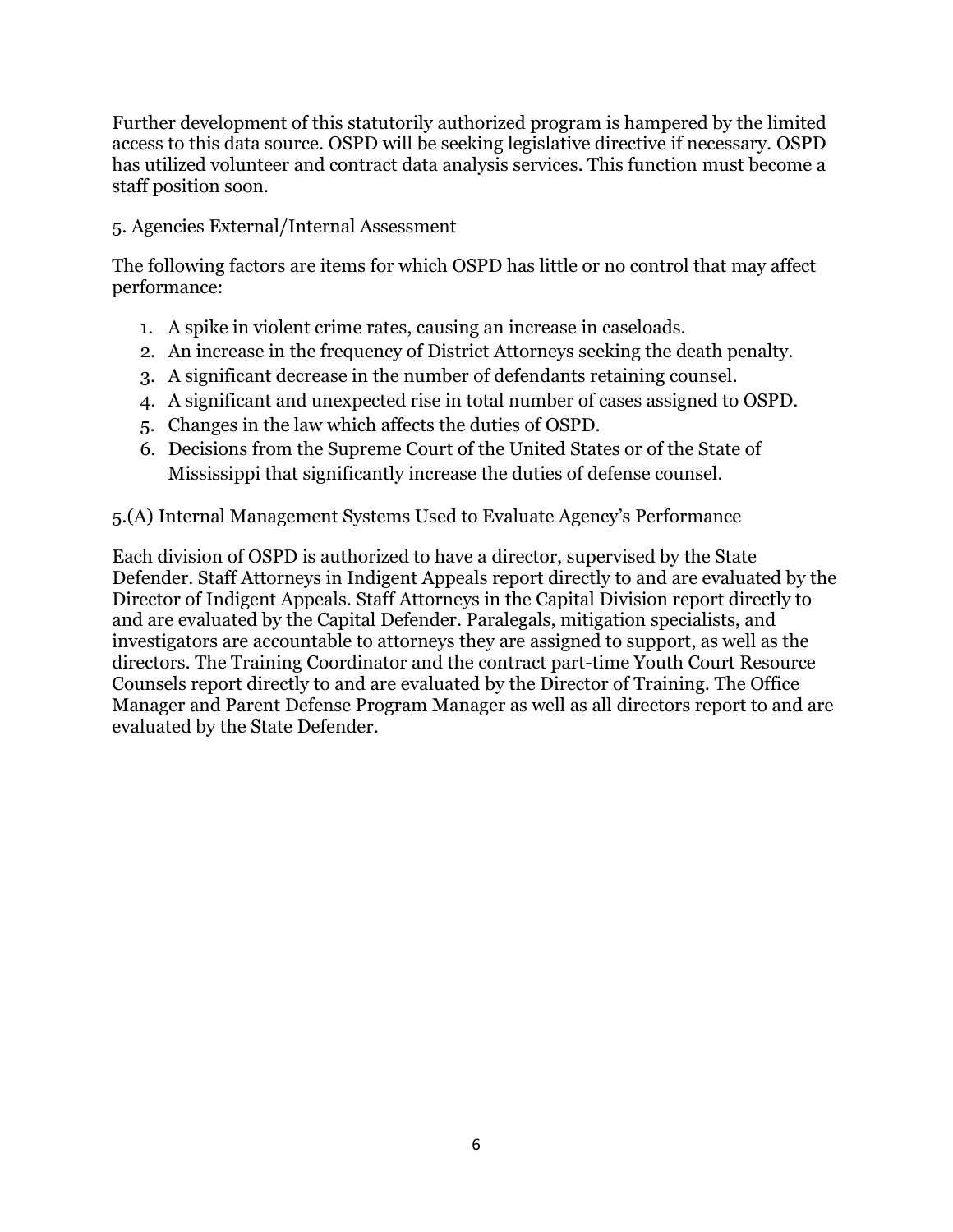

6 6.1 Agency Goals, Objectives, Strategies and Measures by Program for FY 2022 through FY 2026:

Overall: Office of State Defender

GOAL A: Advocate for adoption of the plan for and development of, a statewide public defender system. (Miss. Code Ann. §99-18-1(7)).

OBJECTIVE A. 1. Continue to collect accurate data to determine the best indigent defense delivery system for Mississippi.

Outcome: Develop detailed plans for a statewide database and case management system for Public Defenders.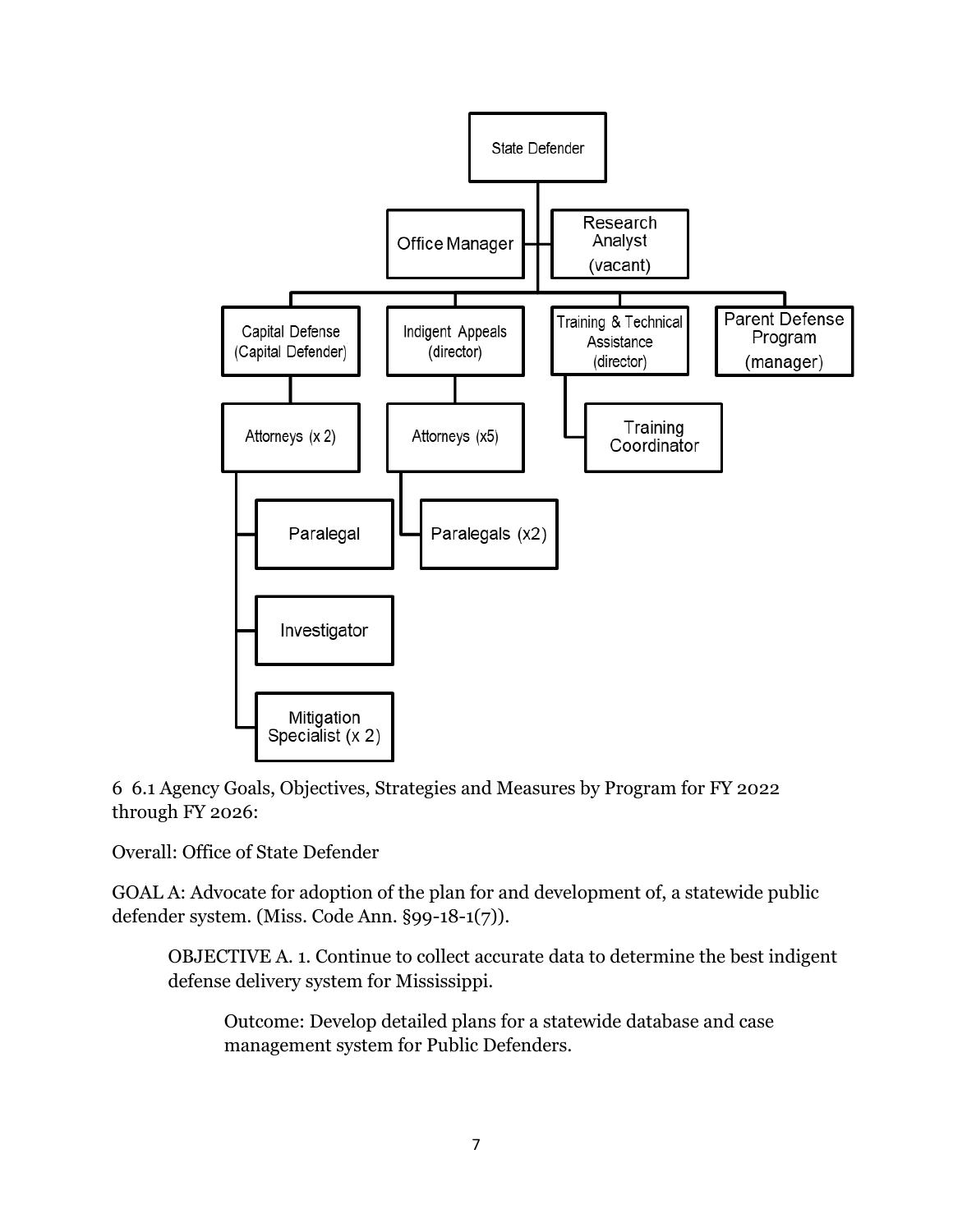Outcome: Advocate for independent state-wide oversight of indigent defense services.

A.1.1. STRATEGY: Analyze data and report findings

Output: Publish up-to-date reports on the status of right to counsel and indigent defense delivery in Mississippi

Efficiency: Provide costs estimates/savings on reform efforts

Program 1: Office of Capital Defense Counsel

GOAL A: To reduce the cost of death penalty litigation on the counties while providing high quality legal representation for persons charged with death penalty eligible crimes. (Miss. Code Ann. §99-18-5 and §99-18-7)

OBJECTIVE A.1. To become involved in all death eligible trials in Mississippi where there is not a conflict of interests.

Outcome: Provide circuit courts state-wide with highly trained staff attorneys experienced in death penalty cases.

A.1.1. STRATEGY: Continue to recruit and maintain experienced and highly trained trial staff attorneys and mitigation specialist.

Performance measures from appropriation bill: close 75% of trial cases within one year; reduce the running average of reversals for ineffective assistance of counsel by .1%; reduce the average of reversals due to ineffective assistance of counsel to 8% of all dispositions.

Efficiency: Attorneys employed by OSPD save counties approximately \$75,000 per case and reduce the costs of expensive retrials caused by ineffective assistance of counsel.

Explanatory: Participation in all cases is dependent on number of cases district attorneys pursue as death-eligible and local defenders agreeing to our involvement.

GOAL B: Maintain a docket of all indicted death penalty eligible cases and rosters of all death penalty cases originating in the state courts of Mississippi. (Miss. Code Ann. §99- 18-15)

OBJECTIVE A.1. Continue to provide public access to data involving death eligible cases in Mississippi.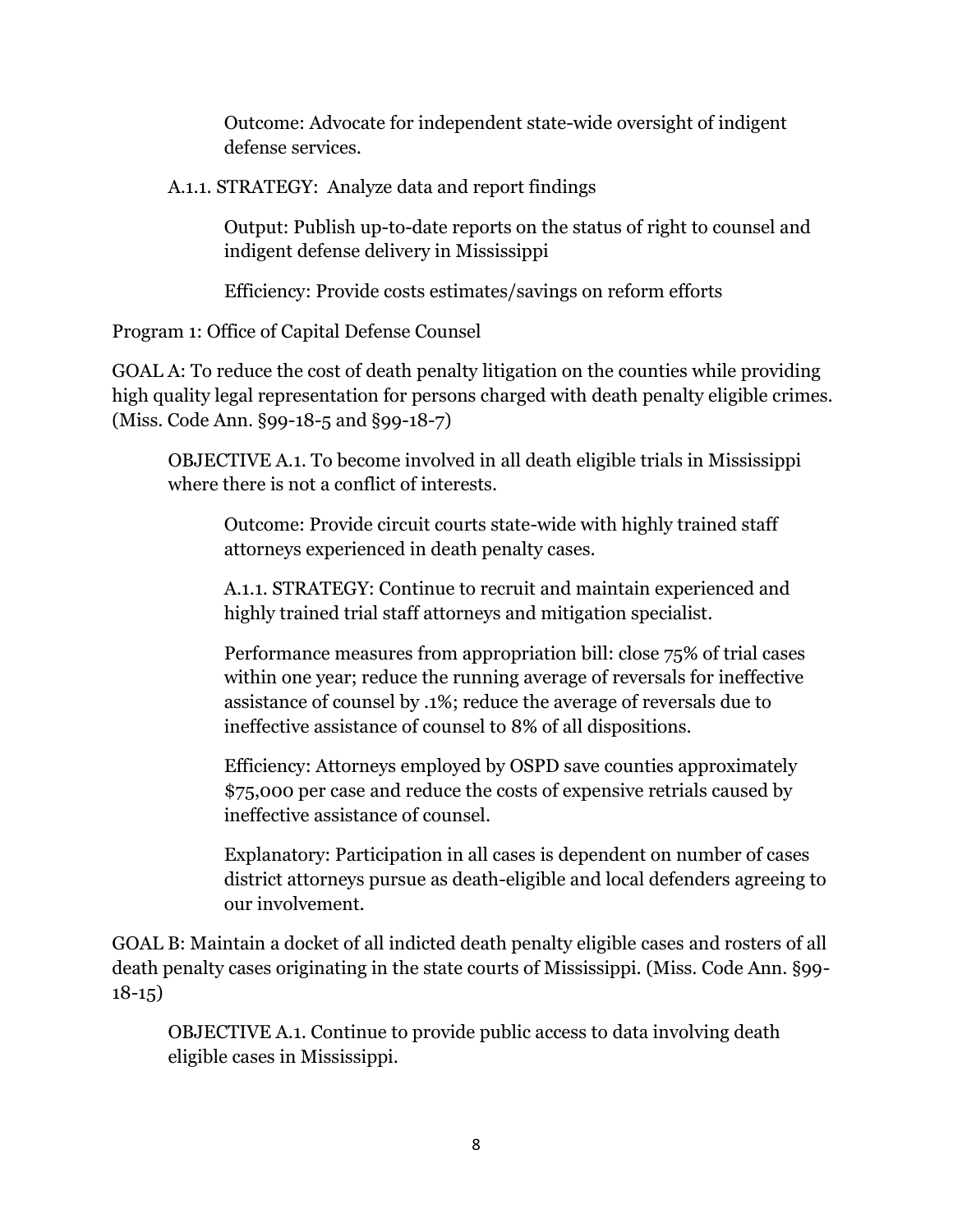Outcome: Maintain timely and accurate data and current docket information on death eligible cases on the OSPD website (www.ospd.ms.gov/CapDef.htm).

A.1.1. STRATEGY: Continue to monitor circuit courts for new arrests and indictments in death eligible cases.

Output: Accurate reporting on the number and status of all death eligible cases throughout Mississippi.

Efficiency: In compliance with statutory reporting requirements

Program 2: Office of Indigent Appeals

GOAL A: To file high quality opening briefs in a timely manner. (Miss. Code Ann. §99-  $40-1(2)$ ).

OBJECTIVE A.1. Facilitate the timely disposition of criminal matters in the appellate courts by filing most appellate briefs without time extensions.

Outcome: Maintain the average time from notice of briefing schedule to filing of initial brief to less than 50 days.

A.1.1. STRATEGY: Maintain and/or recruit highly trained and experienced staff.

Output: Manageable caseload for each appellate attorney.

Output: Formalize a relationship with private bar for conflict representation

Efficiency: Continued high-quality, timely briefs

Explanatory: Unexpected increase in caseload due to a spike in the crime rate and/or number of trials resulting in conviction

Program 3: Public Defender Training

GOAL A: Provide continuing professional legal education to all of Mississippi public defenders. (Miss. Code Ann. §99-40-1(4)(a))

OBJECTIVE A.1. Make training conferences available to accommodate all of Mississippi's public defenders and appointed indigent defense providers in adult and Youth Court.

Outcome: Provide at least four training sessions during the year to allow public defenders both high quality and cost-effective required continuing legal education.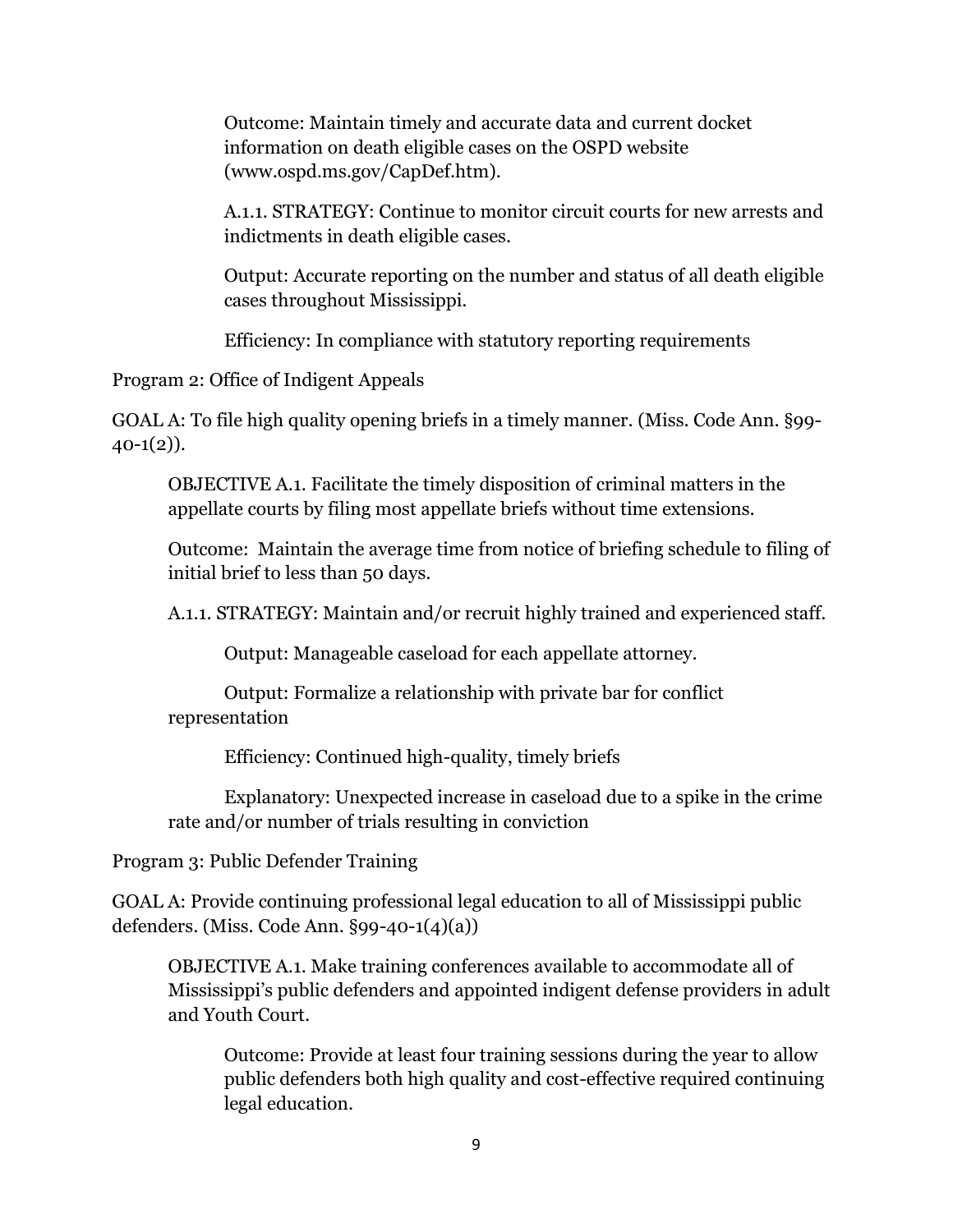A.1.1. STRATEGY: Recruit state experts and nationally known presenters and speakers to train in Mississippi.

Output: Conduct training which is rated good to excellent on 95% of conference evaluations.

Efficiency: Local, in-state training is significantly less-expensive than out of state travel to conferences

Explanatory: Reduction in OSPD budget

GOAL B: Develop specialized annual training for new public defenders and chief public defenders. (Miss. Code Ann. §99-40-1(4)(a))

OBJECTIVE A.1. Implement specialized and regional training tailored to specific groups of defenders.

Outcome: Provide specialized training sessions every year for all new public defenders and those public defenders in supervisory positions and to address specialized needs.

A.1.1. STRATEGY: Tailor training to specific groups to increase attendance and proficiency in defending indigent clients.

Output: Conduct training annually for new public defenders

Output: Conduct training annually for public defender supervisors

Output: Conduct training for Youth Court Defenders

Output: Conduct at least one new training conference on a specific criminal law subject

Efficiency: Local, in-state training is significantly less-expensive than out of state travel to conferences

Explanatory: Reduction in OSPD budget

Program 4: Parent Defender Representation

GOAL A: Provide high quality legal representation to parents in the child welfare system, as authorized by HB 772, 2016 Regular Session, Miss. Code §99-18-13, to reduce trauma to children and families, facilitate reunification of families where possible and to reduce the financial burden of foster care on the state.